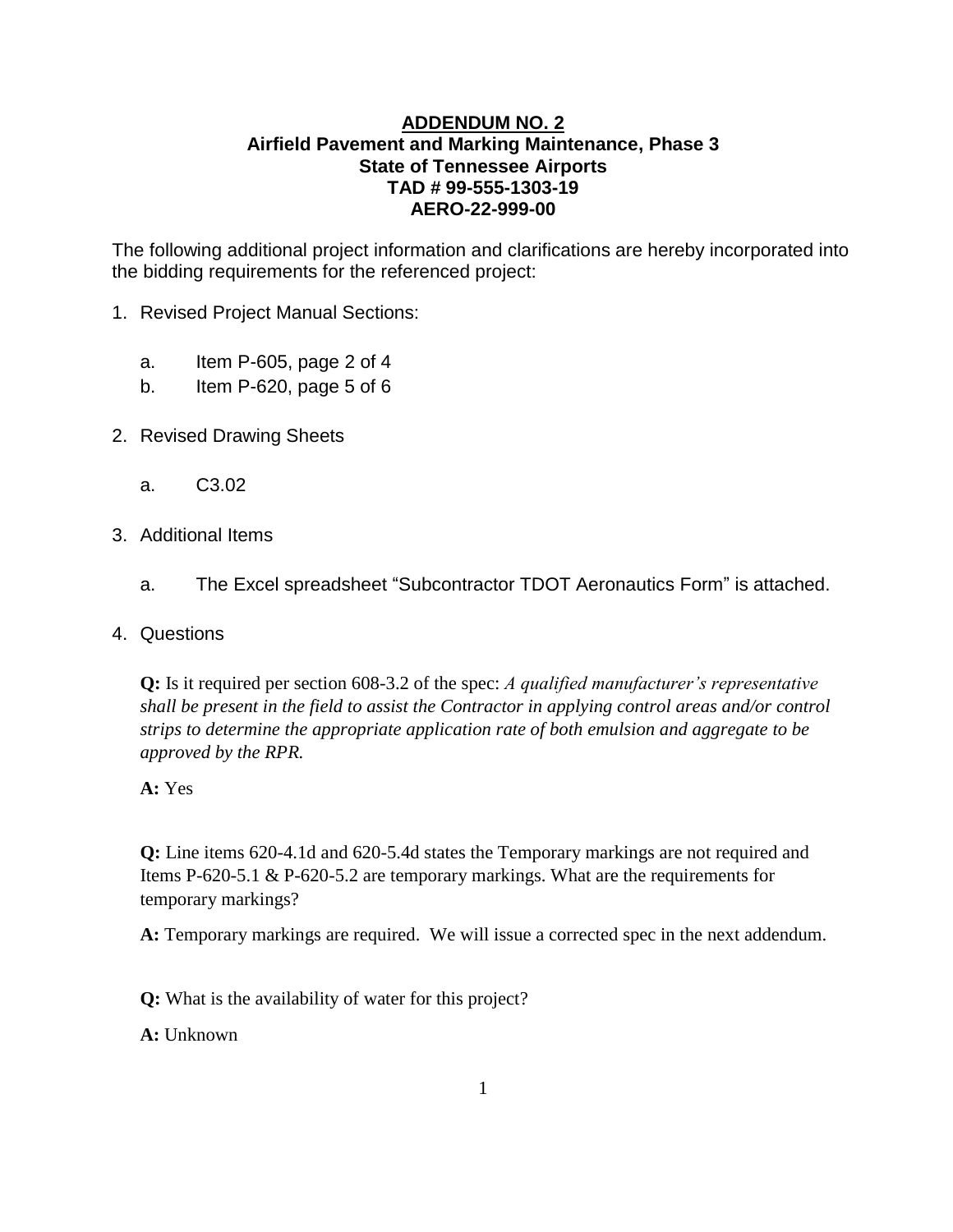**Q:** What are the surveyor requirements for this project?

**A:** A set of redlines should be kept with a record of any changes in the field. Your team will be responsible for any layout of the markings. If needed, they will also be responsible for establishing control, etc.

**Q:** Does the final friction testing and application of the final pavement markings count toward the total project phase duration?

**A:** Yes, the testing and final pavement markings will be included in the duration. Upon request, the time may temporarily stop between temporary markings & final markings, if the airport has use of the area of concern.

**Q:** What is the timeline that the final permanent paint can be applied after the seal coat application? Is up to 60 days after the initial curing period acceptable?

**A:** 30 Days minimum is required for the sealcoat to cure.

**Q:** In the plans for FGU, the P-605-5.1 it is listed in SY in the specs the P-605-5.1 is measured in LF.

**A:** The Joint Sealing Filler will be measured by Linear Feet (LF).

**Q:** For the concrete joint filler can we use D6690 for the material application? It states that sandblasting is not allowed so silicone will not stick to concrete. Will D6690 material be approved for the concrete joint filler?

**A:** Sandblasting will be permitted, if required. ASTM D5893, Cold Applied, Single Component, Chemically Curing Silicone Joint Sealant for Portland Cement Concrete Pavements is required.

**Q:** The requested CQCP organization requires a high-level professional engineer program administrator and professional level quality control technicians that normally may be assigned to a large general construction, paving, earth work or other civil engineering project. Is this your intent to have this high level of professional inspectors assigned to this project or are you looking for a good system to provide the best quality controls possible?

**A:** The intent is to provide a good system to provide the best quality controls possible.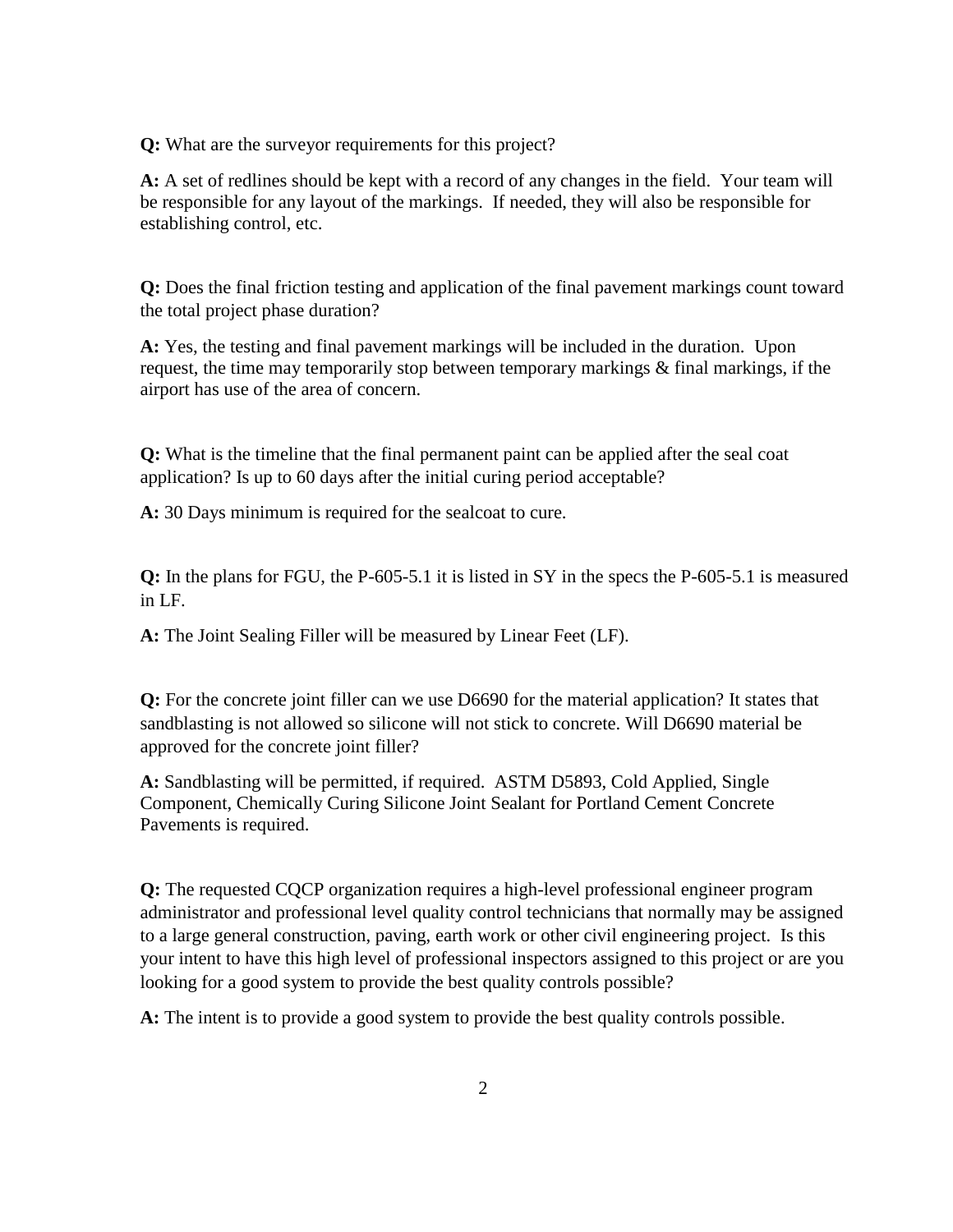**Q:** 100-6 through 100-8 do not seem to have relevance to this scope of work as the specifically discuss production and testing facilities. Is this the intent to have material tested at the manufacturer or laboratory?

**A:** No, those sections pertain to paving type projects.

**Q:** In a few words, can you explain what was the intent of C-100, and explain the approved QC programs used in the prior Tennessee DOT Statewide, Airfield Pavement and Markings Maintenance Phases 1 and 2 contracts (# 99-555-1303-19 and #99-555-1318-21)?

**A:** It is strongly encouraged that a Contractor Quality Control Program (CQCP) be developed for all projects. The intent of the CQCP is to ensure that quality of materials and production is monitored to be within acceptance limits and that as soon as materials or production processes vary beyond pre-established limits that the Contractor implements corrective action plans. Rather than waiting to develop the corrective action plan after the problem is identified it is preferable to implement a preapproved plan. In addition, the purpose of the CQCP is to ensure that Contractor Quality Control (CQC) personnel are coordinating with owners Quality Assurance (QA) personnel throughout the project, not just when disputes arise. QA is the Owner's responsibility to assure payment is only for acceptable work.

**Q:** For C-100, would it be acceptable to provide the following:

- o Manufacturer specifications and batch numbers for paint and sealer
- o Maintain paint application records and mill thickness test for all airports
- o Maintain all approved application records for all P-608.
- o Deliver all friction test reports as required
- o Provide visual inspection for sig off by the RPR for P-608 application rates
- o Provide retroreflectometer readings the meet or exceed the FAA P-620 specifications
- o Provide Redline drawings of all airfields

**A:** Yes, those will be accepted. In addition, a corrective action plan should be provided to provide direction when a quality problem develops.

**Q:** Were all quantities field verified?

**A:** On-site inspections were done to estimate quantities.

**Q:** If the contractor finds discrepancies in the field as it relates to markings that do not match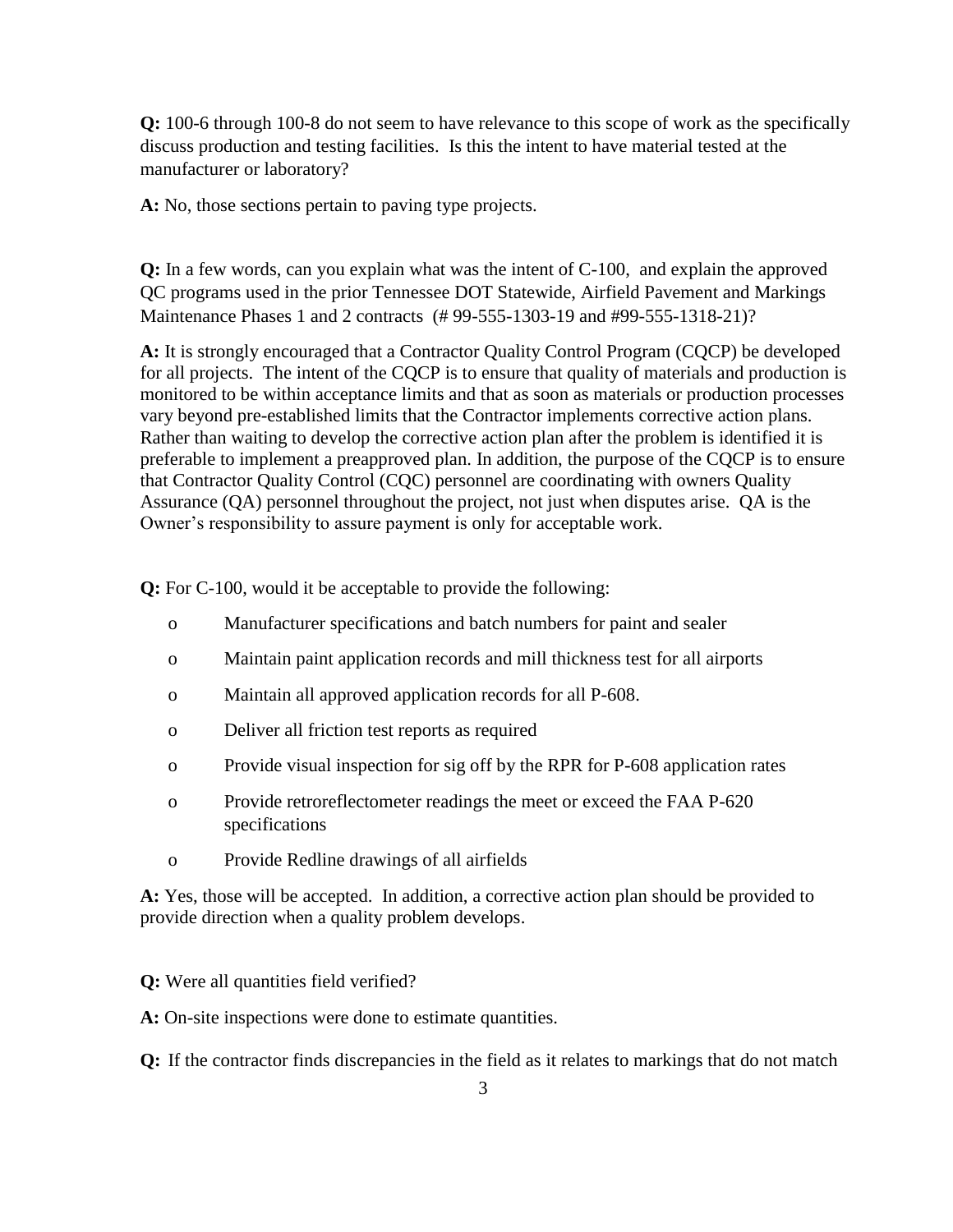the plans, will there be additional payment made for the survey and layout?

**A:** The location of the markings are approximate and not survey verified. The proposed markings are laid out in accordance with FAA specifications. Should existing conditions not match what is shown on the plans, then the Contractor shall be prepared to coordinate with the Engineer and RPR for the final layout of the markings prior to application. No additional payment will be made for such coordination. In the event of any major discrepancies and/or errors found in the drawings, or if problems are encountered during construction, the Contractor shall be required to notify the Engineer in writing before proceeding with the work.

**Q:** Who will be responsible for determining the runway centerline if the PK Nails are not clearly established on both ends?

**A:** In the event there are no PK nails, the Contractor shall be prepared to coordinate with the Engineer. It is not expected for the Contractor to set new PK nails to establish the existing centerline. No additional payment will be made for such coordination.

**Q:** Since there are no control points provided in the plans, does the contractor have any liability if the PK Nails are in the wrong location?

**A:** No. In the event the PK nails are noticeably incorrect, the Contractor shall be prepared to coordinate with the Engineer. It is not expected for the Contractor to correct the PK nails to establish the existing centerline. No additional payment will be made for such coordination.

**Q:** Will the concrete apron areas be seal coated over as directed in the plans?

**A:** No, the concrete aprons are to have the joints and cracks sealed.

**Q:** Will there be any crack sealing/joint sealing required on the joint where the apron meets the hangar?

**A:** No, the joint adjacent to the hangars were not included in the measurements.

**Q:** Who will be responsible for any apron markings that are not shown in the plans? Will these be required to be removed before seal coat application? And if so, is the contractor responsible for putting them back?

**A:** In the event there are additional markings not shown on the plans, the Contractor shall be prepared to coordinate with the Engineer. It will be determined if the markings need to be removed and/or replaced. The Contractor will be paid unit prices for such work.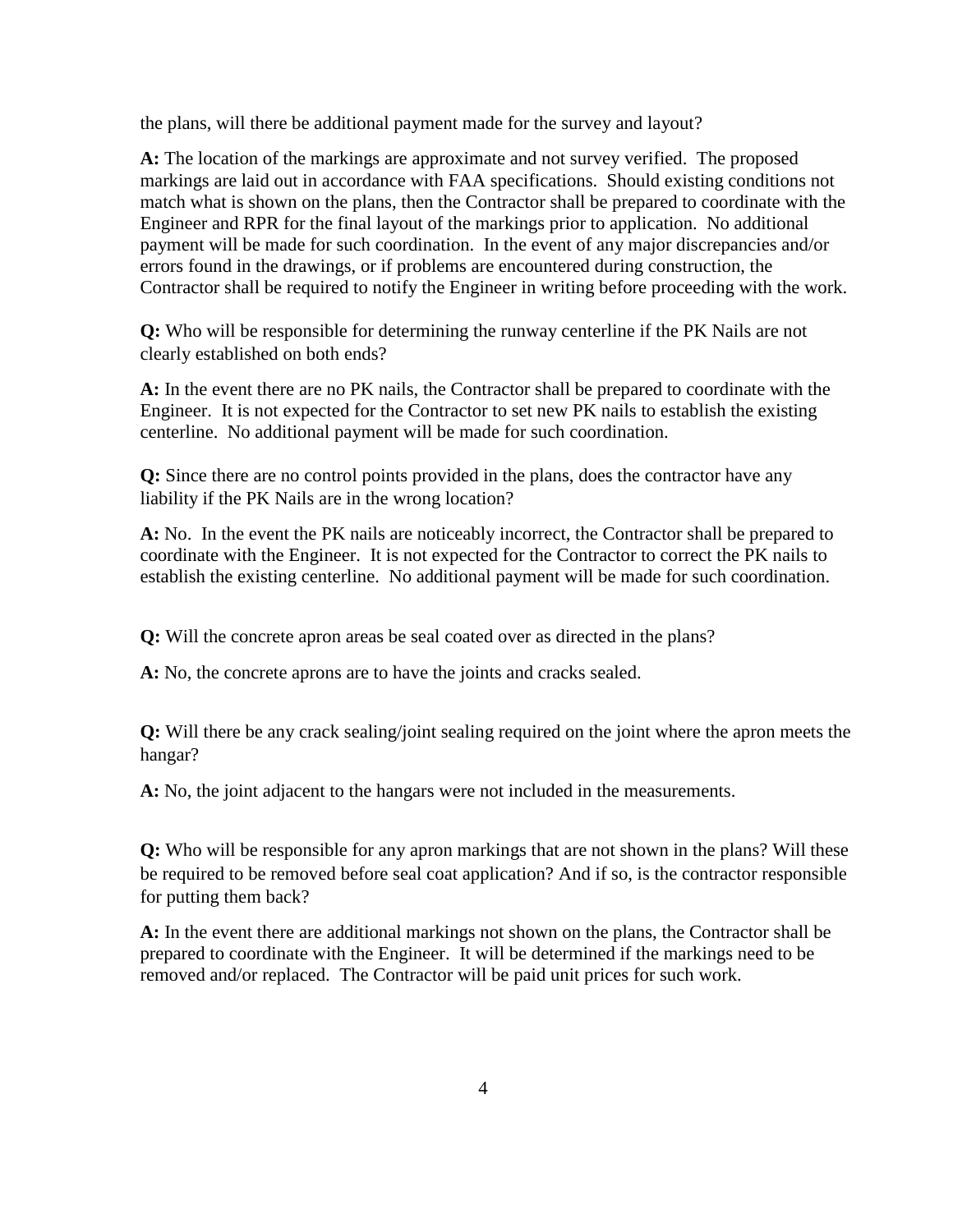**Q:** If any of the quantities change by more than 25% on a specific airport site, will the contractor be allowed to requote it?

**A:** Refer to General Provision paragraphs 40-02 & 90-03.

**Q:** Is a major contract item calculated per airport or just based on the total quantities across all airports in the contract?

**A:** Total quantities.

**Q:** Will the contractor be required to remove markings that are showing through a previously seal coated area?

**A:** This will be decided on a case by case basis. The Contractor will be paid unit prices for such work.

**Q:** Will the engineer or inspector be marking out the cracks prior to the contractor starting the crack repair work? How will they distinguish between Type 1 and Type 2?

**A:** The area should walked and examined by the Contractor and Inspector to determine the cracks to be sealed prior to starting. Type  $1 \&$  Type  $2$  will be distinguished by width. Please refer to detail 1/C0.04A on the plans.

**Q:** Would it be possible to provide an optimized fillable PDF version of the quantities pages to be filled out with the bid (PDF pages 19-24)?

**A:** Please use the form provided.

**Q:** Have the airport managers been notified about the phasing plans?

**A:** Coordination with the Airport Managers will be expected by the Contractor based on the scheduled work dates.

**Q:** Will an RPR be required to be always onsite during construction.

**A:** Coordination with the RPR for scheduled working times & days is required.

**Q:** What are the requirements for the RPR qualifications?

**A:** The RPR is the Owner's representative and will be assigned as such.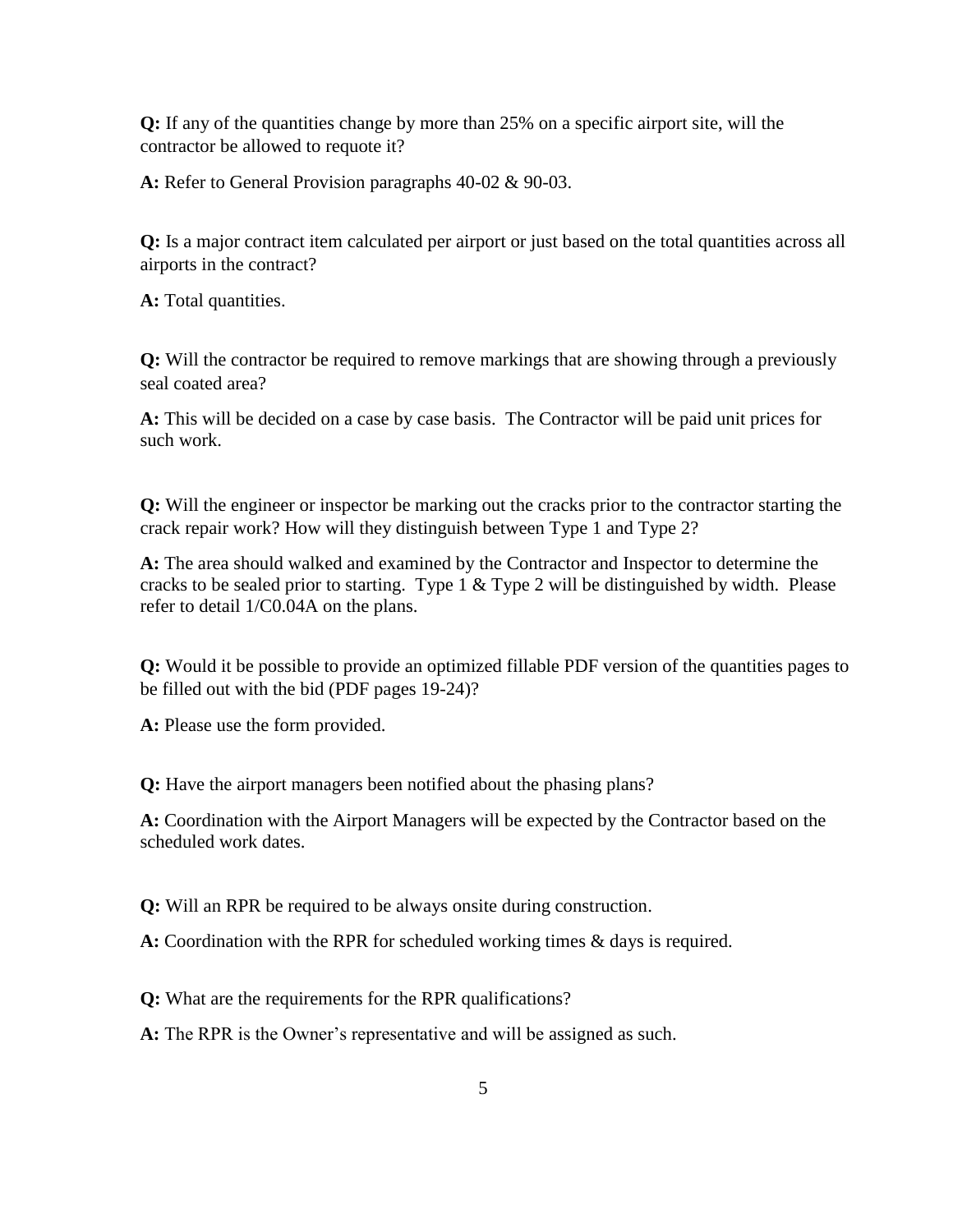**Q:** Can the Engineer/RPR reduce the quantities of a single pay item by more than 25% without the contractor being allowed to adjust pricing

**A:** Refer to General Provision paragraphs 40-02 & 90-03.

**Q:** What is the Engineer's Estimate for this project?

**A:** An estimate is not available currently.

## **Please see Verification of Receipt form, next page.**

# **END OF ADDENDUM NO. 2**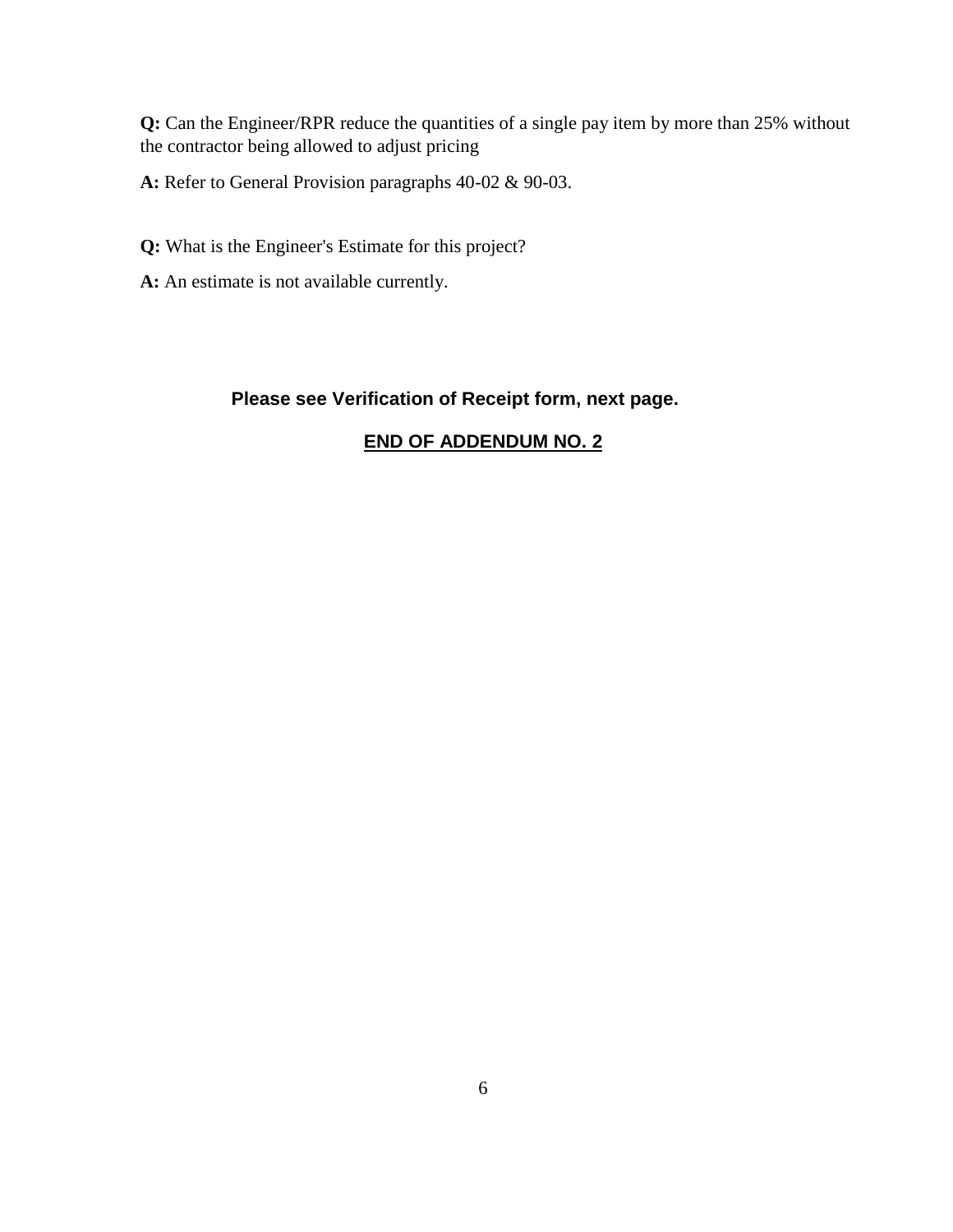**b. Concrete saw.** Provide a self-propelled power saw, with water-cooled diamond or abrasive saw blades, for cutting joints to the depths and widths specified.

**c. Sandblasting equipment.** *The Contractor must demonstrate sandblasting equipment including the air compressor, hose, guide and nozzle size, under job conditions, before approval in accordance with paragraph 605-3.3. The Contractor shall demonstrate, in the presence of the Resident Project Representative (RPR), that the method cleans the joint and does not damage the joint.*

**d. Waterblasting equipment**. The Contractor must demonstrate waterblasting equipment including the pumps, hose, guide and nozzle size, under job conditions, before approval in accordance with paragraph 605-3.3. The Contractor shall demonstrate, in the presence of the RPR, that the method cleans the joint and does not damage the joint.

**e. Hand tools**. Hand tools may be used, when approved, for removing defective sealant from a crack and repairing or cleaning the crack faces. Hand tools should be carefully evaluated for potential spalling effects prior to approval for use.

**f. Hot-poured sealing equipment**. The unit applicators used for heating and installing ASTM D6690 joint sealant materials shall be mobile and shall be equipped with a double-boiler, agitator-type kettle with an oil medium in the outer space for heat transfer; a direct-connected pressure-type extruding device with a nozzle shaped for inserting in the joint to be filled; positive temperature devices for controlling the temperature of the transfer oil and sealant; and a recording type thermometer for indicating the temperature of the sealant. The applicator unit shall be designed so that the sealant will circulate through the delivery hose and return to the inner kettle when not in use.

**g. Cold-applied, single-component sealing equipment**. The equipment for installing ASTM D5893 single component joint sealants shall consist of an extrusion pump, air compressor, following plate, hoses, and nozzle for transferring the sealant from the storage container into the joint opening. The dimension of the nozzle shall be such that the tip of the nozzle will extend into the joint to allow sealing from the bottom of the joint to the top. Maintain the initially approved equipment in good working condition, serviced in accordance with the supplier's instructions, and unaltered in any way without obtaining prior approval. Small hand-held air-powered equipment (i.e., caulking guns) may be used for small applications.

**605-3.3 Preparation of joints.** Pavement joints for application of material in this specification must be dry, clean of all scale, dirt, dust, curing compound, and other foreign matter. The Contractor shall demonstrate, in the presence of the RPR, that the method cleans the joint and does not damage the joint.

**a. Sawing**. All joints shall be sawed in accordance with specifications and plan details. Immediately after sawing the joint, the resulting slurry shall be completely removed from joint and adjacent area by flushing with a jet of water, and by use of other tools as necessary.

**b. Sealing**. Immediately before sealing, the joints shall be thoroughly cleaned of all remaining laitance, curing compound, filler, protrusions of hardened concrete, old sealant and other foreign material from the sides and upper edges of the joint space to be sealed. Cleaning shall be accomplished by tractormounted routing equipment**,** concrete saw, or waterblaster as specified in paragraph 605-3.2. The newly exposed concrete joint faces and the pavement surface extending a minimum of 1/2 inch (12 mm) from the joint edge shall be sandblasted clean. Sandblasting shall be accomplished in a minimum of two passes. One pass per joint face with the nozzle held at an angle directly toward the joint face and not more than 3 inches (75 mm) from it. After final cleaning and immediately prior to sealing, blow out the joints with compressed air and leave them completely free of debris and water. The joint faces shall be surface dry when the seal is applied.

**c. Backer Rod.** When the joint opening is of a greater depth than indicated for the sealant depth, plug or seal off the lower portion of the joint opening using a backer rod in accordance with paragraph 605-2.2 to prevent the entrance of the sealant below the specified depth. Take care to ensure that the backer rod is placed at the specified depth and is not stretched or twisted during installation.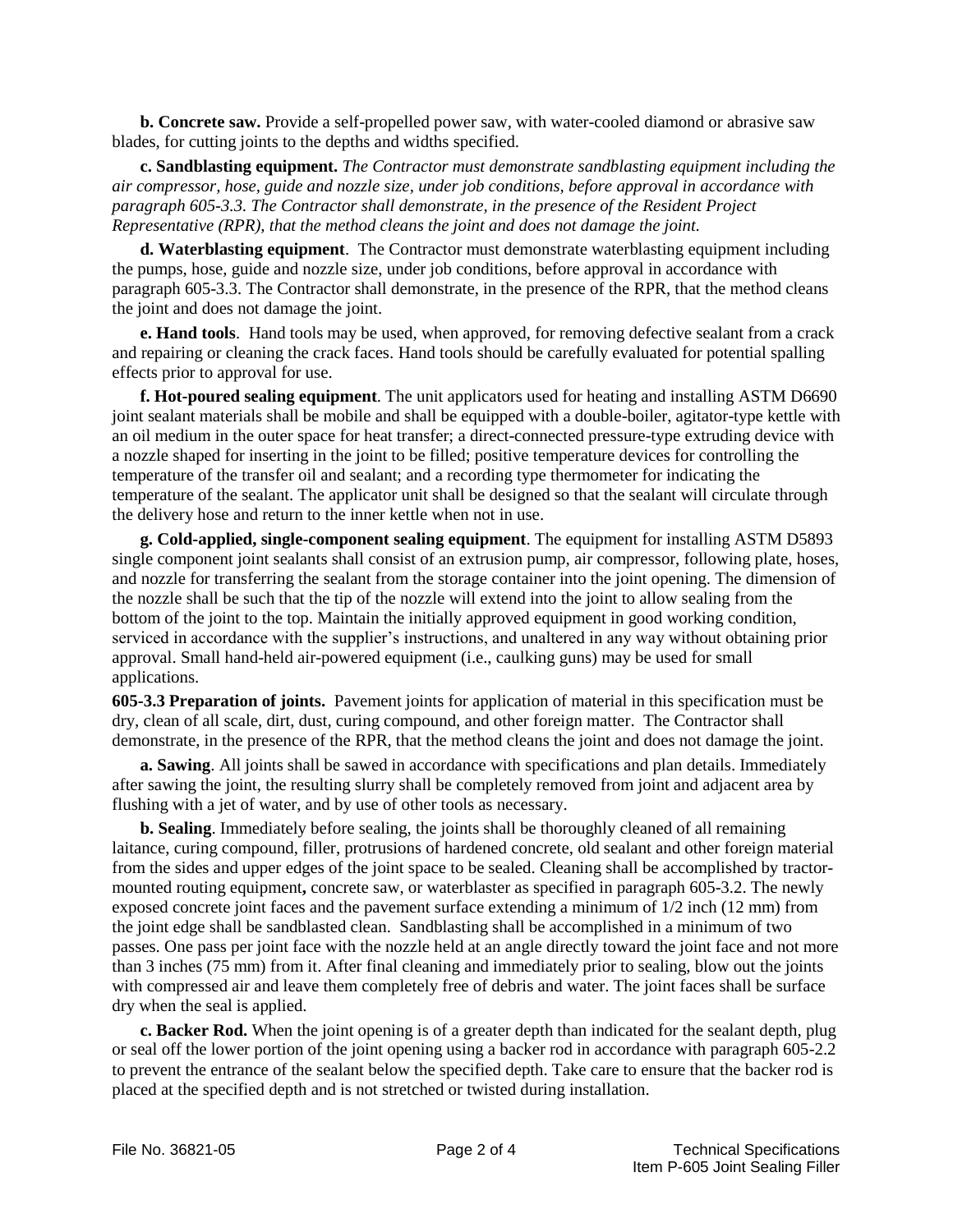**620-5.4d** *Payment for temporary markings shall be made at the contract price for by the number of square feet of painting.*

Payment will be made under:

| Item P-620-5.1 | Temporary White Paint - per square foot              |
|----------------|------------------------------------------------------|
| Item P-620-5.2 | Temporary Yellow Paint - per square foot             |
| Item P-620-5.3 | White Paint with Reflective Media - per square foot  |
| Item P-620-5.4 | Yellow Paint with Reflective Media - per square foot |
| Item P-620-5.5 | Black Paint - per square foot                        |
| Item P-620-5.6 | Red Paint with Reflective Media - per square foot    |

#### **REFERENCES**

The publications listed below form a part of this specification to the extent referenced. The publications are referred to within the text by the basic designation only.

ASTM International (ASTM)

| ASTM D476              | Standard Classification for Dry Pigmentary Titanium Dioxide Products                                                                                            |
|------------------------|-----------------------------------------------------------------------------------------------------------------------------------------------------------------|
| ASTM D968              | Standard Test Methods for Abrasion Resistance of Organic Coatings by<br><b>Falling Abrasive</b>                                                                 |
| ASTM D <sub>1652</sub> | Standard Test Method for Epoxy Content of Epoxy Resins                                                                                                          |
| ASTM D2074             | Standard Test Method for Total, Primary, Secondary, and Tertiary<br>Amine Values of Fatty Amines by Alternative Indicator Method                                |
| ASTM D2240             | Standard Test Method for Rubber Property - Durometer Hardness                                                                                                   |
| ASTM D7585             | <b>Standard Practice for Evaluating Retroreflective Pavement Markings</b><br><b>Using Portable Hand-Operated Instruments</b>                                    |
| ASTM E303              | Standard Test Method for Measuring Surface Frictional Properties Using<br>the British Pendulum Tester                                                           |
| ASTM E1710             | Standard Test Method for Measurement of Retroreflective Pavement<br>Marking Materials with CEN-Prescribed Geometry Using a Portable<br>Retroreflectometer       |
| ASTM E2302             | Standard Test Method for Measurement of the Luminance Coefficient<br>Under Diffuse Illumination of Pavement Marking Materials Using a<br>Portable Reflectometer |
| ASTM G154              | Standard Practice for Operating Fluorescent Ultraviolet (UV) Lamp<br>Apparatus for Exposure of Nonmetallic Materials                                            |
|                        |                                                                                                                                                                 |

#### Code of Federal Regulations (CFR)

40 CFR Part 60, Appendix A-7, Method 24

Determination of volatile matter content, water content, density, volume solids, and weight solids of surface coatings

29 CFR Part 1910.1200 Hazard Communication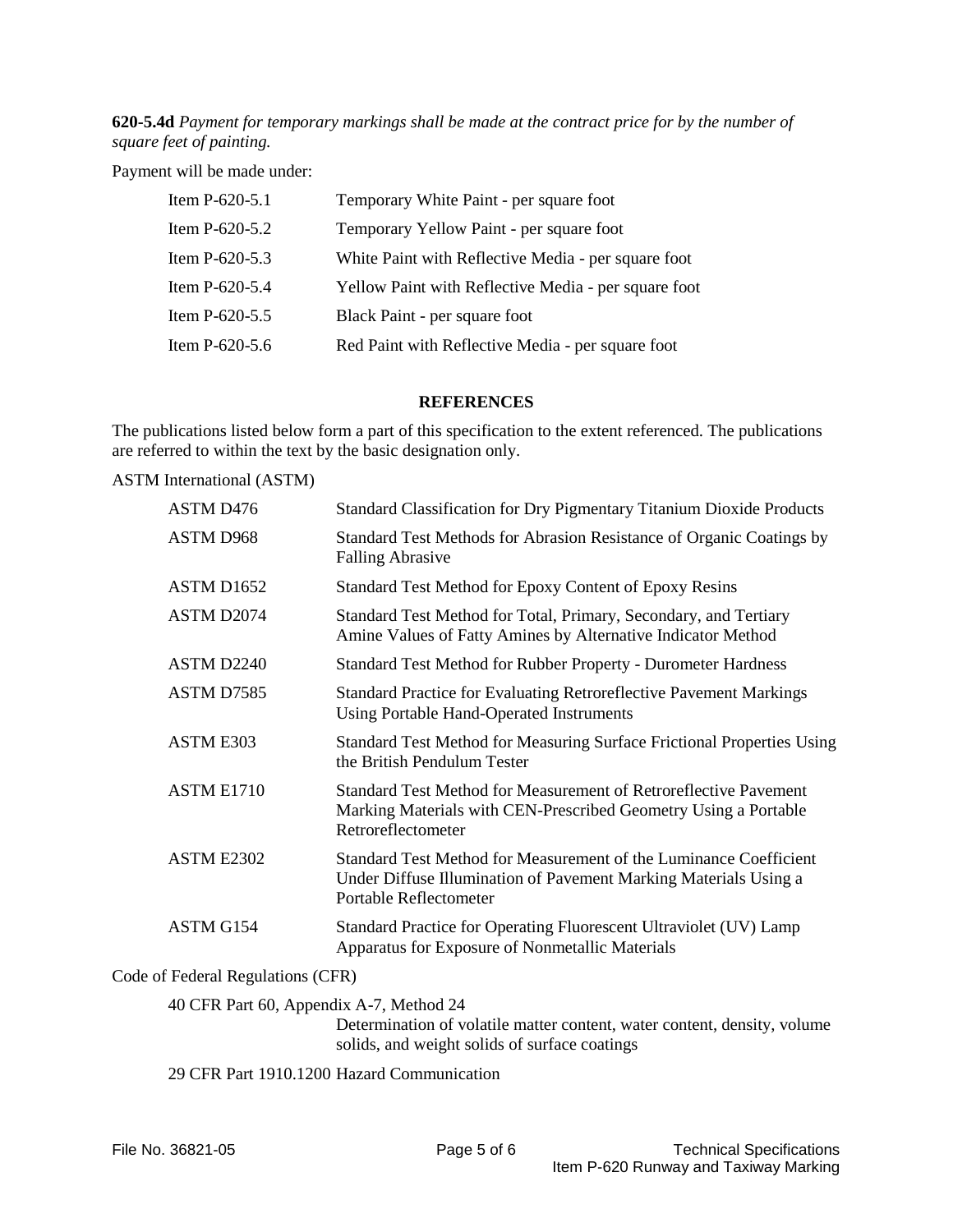

# SCHEDULE OF QUANTITIES

| -ROFA-<br>-ROFA-<br><b>ROFA</b><br><b>RSA</b><br><b>RSA</b><br><b>RSA</b><br><b>RSA</b>                                                                                                                                                                                                                                                                                                                                                                                                                 | -ROFA-<br>-ROFA-<br>-ROFA-<br><b>RSA</b><br><b>RSA</b><br><b>RSA</b><br>$\left \frac{5}{2}\right \frac{5}{25}\right $<br><b>RSA</b><br>RSA -<br><b>RSA</b>                                                                     | 37210<br>6572<br>O<br>615)<br>$\widehat{5}$<br>ିତ<br>615 3rd                                                                                                                                                                                                                                                                                                        |
|---------------------------------------------------------------------------------------------------------------------------------------------------------------------------------------------------------------------------------------------------------------------------------------------------------------------------------------------------------------------------------------------------------------------------------------------------------------------------------------------------------|--------------------------------------------------------------------------------------------------------------------------------------------------------------------------------------------------------------------------------|---------------------------------------------------------------------------------------------------------------------------------------------------------------------------------------------------------------------------------------------------------------------------------------------------------------------------------------------------------------------|
| -ROFA-<br><b>ROFA-</b><br><b>ROFA</b><br><b>THE STATE OF STATE OF A STATE</b>                                                                                                                                                                                                                                                                                                                                                                                                                           | -ROFA-<br>-ROFA-<br>$-ROFA-$                                                                                                                                                                                                   | NOL.<br>$\widetilde{\cong}$<br>NOT FOR<br>CONSTRUCTI<br>PRELIMINA                                                                                                                                                                                                                                                                                                   |
| PROJECT PHASING: 15 CALENDAR DAYS<br>PHASE 1: RUNWAY WORK (MARKING REMOVAL, SEAL COAT, REMARKING ONLY)<br>(7 CALENDAR DAYS OF RUNWAY CLOSURE)<br>PHASE 2: SOUTHERN TAXIWAY & T-HANGAR APRON WORK (3 DAYS)<br>MARKING REMOVAL, CRACK REPAIR, SEAL COAT, REMARKING, & CONCRETE JOINT REPAIR)<br>PHASE 3: NORTHERN TAXIWAY (3 DAYS)<br>(MARKING REMOVAL, CRACK REPAIR, SEAL COAT, REMARKING)<br>PHASE X: MAIN APRON CONCRETE SECTION (2 DAYS)<br>(CONCRETE JOINT REPAIR) (CAN BE COMPLETED WITH ANY PHASE) | <b>LEGEND</b><br>$\left\vert \left\langle \cdot ,\cdot \right\rangle \right\vert$<br>CONCRETE JOINT REPAIR<br>-ROFA- RUNWAY OBJECT FREE AREA<br><b>CRACK REPAIR, REMARKING,</b><br>W<br>- RSA- RUNWAY SAFETY AREA<br>SEAL COAT | $\infty$<br>$\bigcirc$<br>$\overline{\mathbf{S}}$<br>$\Box$<br><b>PHA</b><br>-<br>$\alpha$<br>MAINTENANCE<br>$\bigcirc$<br><b>Z</b><br><b>AIRP</b><br>$\sim$<br>$\Omega$<br>ENNESSEE<br>$\vec{O}$<br>◁<br>$\overline{\blacktriangle}$<br>ONIY<br>$\Omega$<br>$\vdash$<br>AIRFIELD PAVEMENT AND MARM<br>COLLEGEDALE MUNIC<br><b>COLLEGEDALE</b> ,<br>SITE<br>OVERALL |
|                                                                                                                                                                                                                                                                                                                                                                                                                                                                                                         | © Copyright 2022, Barge Design Solutions, Inc. ALL RIGHTS RESERVED                                                                                                                                                             | $ \Xi $<br>$\vert z \vert$<br>REVISION INFORMATION<br>E RESCRIPTION<br>1-2022 ADDENDUM No.<br>0-2022 ADDENDUM No.<br>$\frac{\overline{\mathsf{DATE}}}{\frac{02.11 \cdot 2022}{03.10 \cdot 2022}}$<br>图制<br>2<br>$\frac{ \mathbb{E} }{ \mathbb{E} } =$<br>C3.02<br>FILE NO. 36821-05                                                                                 |

| <b>ITEM</b> | <b>BASE BID</b>                           | <b>QUANTITY</b> | <b>UNIT</b> |
|-------------|-------------------------------------------|-----------------|-------------|
| $C-100$     | CONTRACTOR QUALITY CONTROL PROGRAM (CQCP) |                 | <b>LS</b>   |
| $C-105$     | <b>MOBILIZATION</b>                       |                 | LS          |
| P-101-5.1   | <b>CRACK REPAIR (TYPE I)</b>              | 21,800          | LF.         |
| $P-101-5.2$ | <b>CRACK REPAIR (TYPE II)</b>             | 21,250          | LF          |
| $P-101-53$  | AIRFIELD PAVEMENT MARKING REMOVAL         | 58,200          | <b>SF</b>   |
| P-101-54    | <b>CRACK REPAIR (TYPE III)</b>            | 375             | $E_{\rm F}$ |
| P-605-51    | <b>JOINT SEALING FILLER</b>               | 2,300           | <b>ED</b>   |
| P-608-8.1   | EMULSIFIED ASPHALT SEAL COAT              | 51,420          | <b>SY</b>   |
| P-620-5.1   | TEMPORARY WHITE PAINT                     | 26,630          | <b>SF</b>   |
| $P-620-5.2$ | TEMPORARY YELLOW PAINT                    | 1,455           | <b>SF</b>   |
| $P-620-53$  | WHITE PAINT WITH REFLECTIVE MEDIA         | 26,630          | <b>SF</b>   |
| P-620-5.4   | YELLOW PAINT WITH REFLECTIVE MEDIA        | 1,455           | <b>SF</b>   |

aanaan an an an ay s  $\begin{minipage}{0.9\linewidth} \begin{tabular}{l} \hline \textbf{1} & \textbf{2} & \textbf{3} & \textbf{4} & \textbf{5} & \textbf{5} & \textbf{6} & \textbf{6} & \textbf{7} & \textbf{8} & \textbf{9} & \textbf{10} & \textbf{10} & \textbf{10} & \textbf{10} & \textbf{10} & \textbf{10} & \textbf{10} & \textbf{10} & \textbf{10} & \textbf{10} & \textbf{10} & \textbf{10} & \textbf{10} & \textbf{10} & \textbf{10}$ 

 $\begin{minipage}{0.9\linewidth} \begin{tabular}{l} \hline \multicolumn{3}{c}{\textbf{1.1}} & \multicolumn{2}{c}{\textbf{1.1}} & \multicolumn{2}{c}{\textbf{1.1}} & \multicolumn{2}{c}{\textbf{1.1}} & \multicolumn{2}{c}{\textbf{1.1}} & \multicolumn{2}{c}{\textbf{1.1}} & \multicolumn{2}{c}{\textbf{1.1}} & \multicolumn{2}{c}{\textbf{1.1}} & \multicolumn{2}{c}{\textbf{1.1}} & \multicolumn{2}{c}{\textbf{1.1}} & \multicolumn{2}{c}{\textbf{1.1$ 

 $\frac{1}{2} \left( \frac{1}{2} \left( \frac{1}{2} \frac{1}{2} \frac{1}{2} \frac{1}{2} \frac{1}{2} \frac{1}{2} \frac{1}{2} \frac{1}{2} \frac{1}{2} \frac{1}{2} \frac{1}{2} \frac{1}{2} \frac{1}{2} \frac{1}{2} \frac{1}{2} \frac{1}{2} \frac{1}{2} \frac{1}{2} \frac{1}{2} \frac{1}{2} \frac{1}{2} \frac{1}{2} \frac{1}{2} \frac{1}{2} \frac{1}{2} \frac{1}{2} \frac{1}{2} \frac{1}{2} \frac{1$